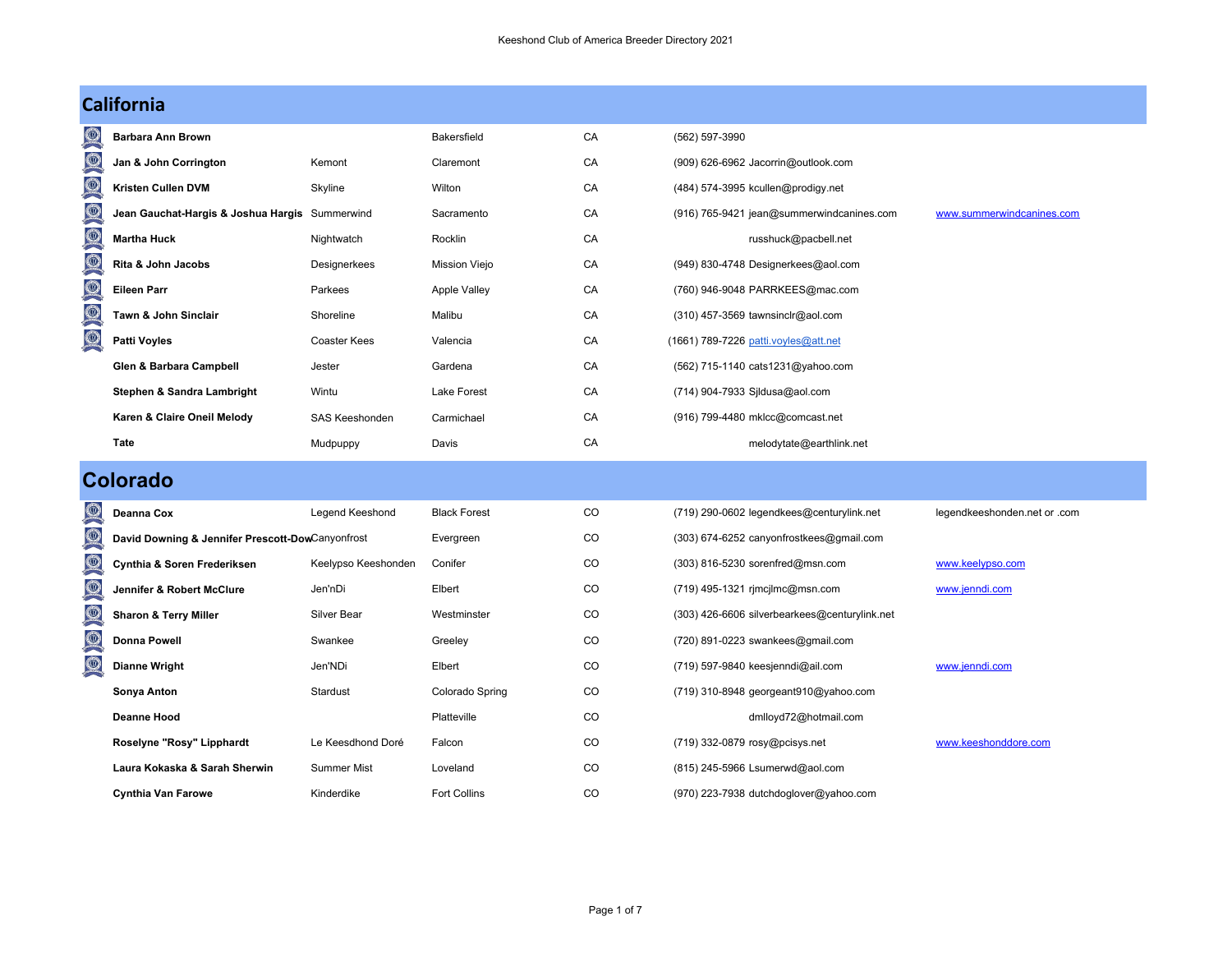|            | <b>Connecticut</b>            |                    |                    |           |                                          |                   |  |  |
|------------|-------------------------------|--------------------|--------------------|-----------|------------------------------------------|-------------------|--|--|
|            | Kathryn & Richard Dodge       | Enchanted          | Waterbury          | CT        | (203) 228-2226 enchantedkees@mac.com     |                   |  |  |
| 01616      | <b>Heather L. Myers</b>       | Cara               | Killingsworth      | <b>CT</b> | carakees@comcast.net                     | www.carakees.com  |  |  |
|            | Jennifer & Jeffrey Sturgeon   | Athena             | East Granby        | <b>CT</b> | (860) 559-3579 athenakennels@yahoo.com   |                   |  |  |
|            | <b>Florida</b>                |                    |                    |           |                                          |                   |  |  |
| $\bigcirc$ | <b>Robin Hite</b>             | Chic Kees          | Ormond Beach       | <b>FL</b> | (502) 216-9067 robinrhite@hotmail.com    | www.chic-kees.com |  |  |
|            | <b>Patricia Martinez</b>      | Gezang             | Jacksonville       | FL        | (904) 693-0837 gezang@icloud.com         |                   |  |  |
|            | <b>Mary Bennell</b>           |                    | Cocoa              | FL.       | (321) 258-4149 palmbrese@gmail.com       |                   |  |  |
|            | <b>Edna Corney</b>            | Corney's Corner    | Cocoa              | FL.       | (321) 355-0523 ednamcorney@gmail.com     |                   |  |  |
|            | Alan St. Clair                |                    | Fort Myers         | FL        | (843) 224-0714 arstclair@aol.com         |                   |  |  |
| Georgia    |                               |                    |                    |           |                                          |                   |  |  |
|            | <b>Angela Curtis</b>          | Olefort            | Rossville          | GA        | (423) 645-0923 Olefortkees@bellsouth.net |                   |  |  |
|            | <b>Karen Follese</b>          | Tapestry           | <b>Blairsville</b> | GA        | (706) 994-4899 tapestrykees@yahoo.com    |                   |  |  |
|            | Idaho                         |                    |                    |           |                                          |                   |  |  |
|            | <b>Betsy Winans</b>           | Samba              | Harrison           | ID        | (818) 903-0740 betsy@samwmusic.com       |                   |  |  |
|            | <b>Illinois</b>               |                    |                    |           |                                          |                   |  |  |
|            | <b>Terry &amp; Diane Benz</b> | Daimler            | Lake Zurich        | IL        | (847) 726-1108 Daimlerdogs@comcast.net   |                   |  |  |
|            | <b>Kristen Dowd</b>           | KJ                 | Woodstock          | IL        | (631) 786-4824 KJKEES@AOL.COM            |                   |  |  |
|            | Indiana                       |                    |                    |           |                                          |                   |  |  |
|            | <b>Pamela L Hildebrand</b>    | Indykees           | Indianapolis       | IN        | (317) 356-1493 indykees@comcast.net      |                   |  |  |
| 1010       | <b>Shirley Kilpatrick</b>     | Jamynn             | Valparaiso         | IN        | (219) 464-3110 buster22@frontier.com     |                   |  |  |
|            | Jeri Kissling                 | Allante Keeshonden | Indianapolis       | IN        | (317) 752-8842 allantekees@comcast.net   | allantekees.com   |  |  |
|            | Dave & Darla Daugherty        |                    | Danville           | IN        | (317) 331-5655 d_ddoghandling@yahoo.com  |                   |  |  |
|            | <b>Patti Hobbs</b>            | Karmakees          | Kokomo             | IN        | (765) 452-7953 karmakees@msn.com         |                   |  |  |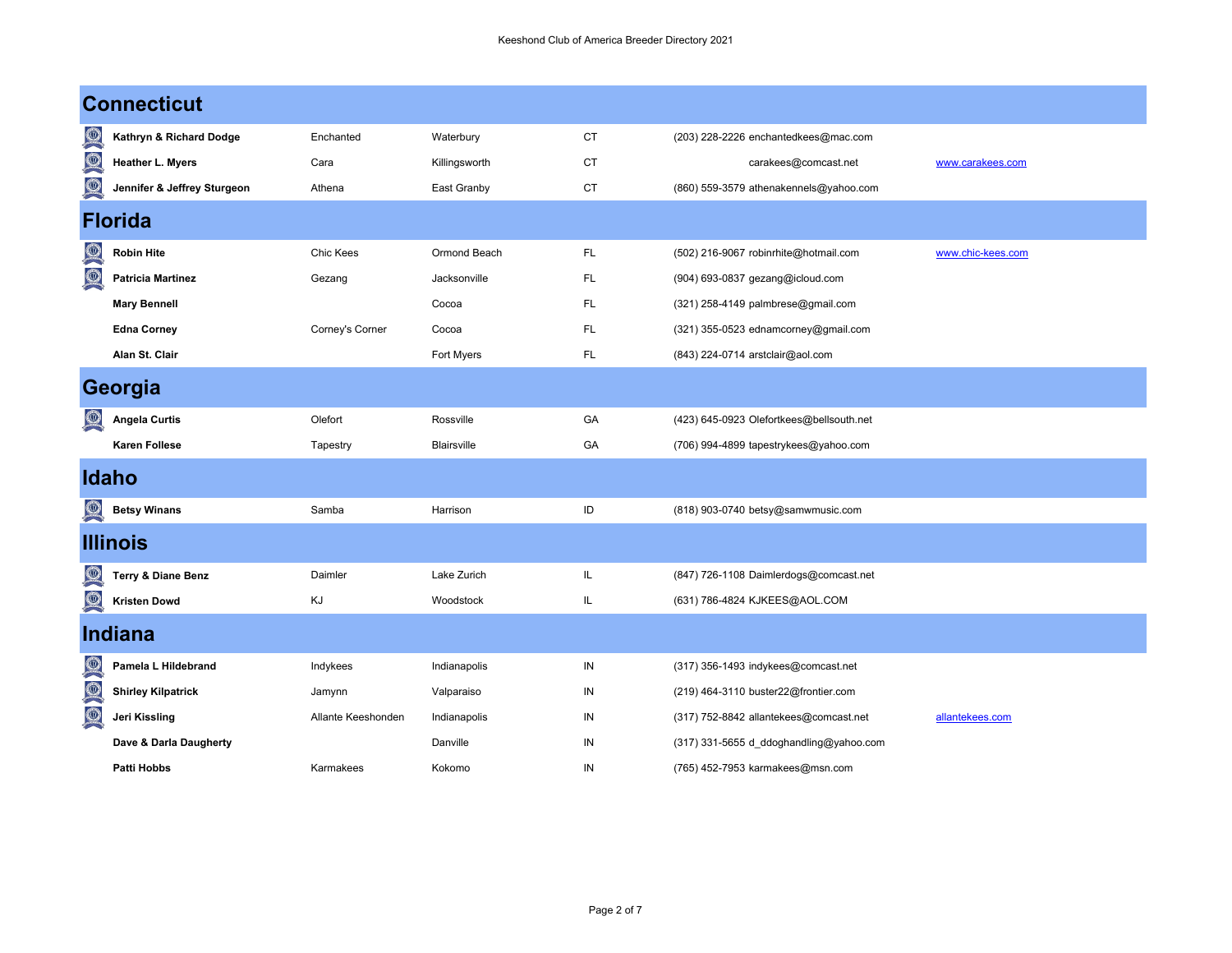|    | <b>Kansas</b>                                  |                   |                      |             |                                           |                                 |
|----|------------------------------------------------|-------------------|----------------------|-------------|-------------------------------------------|---------------------------------|
|    | Jane H Clymer                                  | Kalypso           | Lost Springs         | KS          | (785) 983-4894 ccasec@tctelco.net         |                                 |
|    | Jean & Dave Leiker                             | Cornerstone       | Hays                 | KS          | (785) 625-8113 Idavejean@gmail.com        | www.cornerstonekeeshonden.com   |
|    | <b>Kentucky</b>                                |                   |                      |             |                                           |                                 |
|    | <b>Carolyn Everett</b>                         | Spellbind         | Harrodsburg          | KY          | spellbind2755@gmail.com                   |                                 |
|    | Jane Livingston                                | <b>LBK</b>        | Lexington            | KY          | janelivingston@hotmail.com                |                                 |
|    | Louisiana                                      |                   |                      |             |                                           |                                 |
|    | <b>MeLinda Hughes</b>                          | Adonai Keeshonden | Vivian               | LA          | (918) 705-0115 adonaikees@yahoo.com       |                                 |
|    | <b>Maryland</b>                                |                   |                      |             |                                           |                                 |
|    | <b>Stacey Cromer Berman &amp; Gregg Berman</b> |                   | Fulton               | MD          | (410) 997-4141 staceycromer@gmail.com     |                                 |
|    | Patricia & Carol Harrigan                      | Challenger        | Frederick            | MD          | (301) 662-7396 chalngr@xecu.net           |                                 |
|    | <b>Michigan</b>                                |                   |                      |             |                                           |                                 |
|    | Florine M. Bastuba                             | Van Florik        | Flint                | MI          | (810) 603-7868 floriksi@gmail.com         |                                 |
|    | <b>Patricia DenBoer</b>                        | DenBoer           | <b>Cedar Springs</b> | MI          | (616) 260-6088 hofkeesmi@gmail.com        |                                 |
|    | <b>Elizabeth Fortino</b>                       | Keenorth          | Roscommon            | MI          | (989) 329-5824 ed14-0@hotmail.com         |                                 |
|    | <b>Tammy Siegers</b>                           | Hi-Speed          | Clio                 | MI          | (810) 358-7432 hispeedkees@aol.com        |                                 |
|    | <b>Minnesota</b>                               |                   |                      |             |                                           |                                 |
|    | <b>Susan Cullen</b>                            | Skyline           | <b>Prior Lake</b>    | ΜN          | skylinekees@prodigy.net                   |                                 |
| 00 | <b>Lisa Dankert</b>                            | Raylen            | Oak Grove            | ΜN          | (612) 290-6175 lisa.dankert@gmail.com     |                                 |
|    | Geof & Karen Godfrey                           | LadySlipper Kees  | Andover              | ΜN          | (612) 670-3186 Godfreykaren@msn.com       | Ladyslipperkees.com             |
|    | Jim & Kathy Billman                            | Northwind         | Arden Hills          | ΜN          | (651) 274-0393 jkbillman@comcast.net      |                                 |
|    | <b>Missouri</b>                                |                   |                      |             |                                           |                                 |
|    | <b>Marion Crain</b>                            | Wyndspell         | <b>Byrnes Mill</b>   | МO          | (919) 636-0066 Mgcrain@wustl.edu          |                                 |
|    | <b>North Carolina</b>                          |                   |                      |             |                                           |                                 |
| 00 | <b>Beth Blankenship</b>                        | Trumpet           | Gibsonville          | <b>NC</b>   | (901) 262-5997 trumpetshowdogs@icloud.com | www.trumpetkeeshond.smugmug.com |
|    | Bonnie & Rob Fowler                            | Wolfers           | Winston-Salem        | $_{\rm NC}$ | (336) 817-5845 bonnie.fowler@gmail.com    | Wolferskees.com                 |
|    | <b>Cathy &amp; Edward Sicard</b>               | Smokee Ridge      | Murphy               | NC          | sisrrkees@gmail.com                       |                                 |
|    | Amy Haskell                                    |                   | Wilmington           | NC          | (910) 833-8344 amyhas@aol.com             |                                 |

Page 3 of 7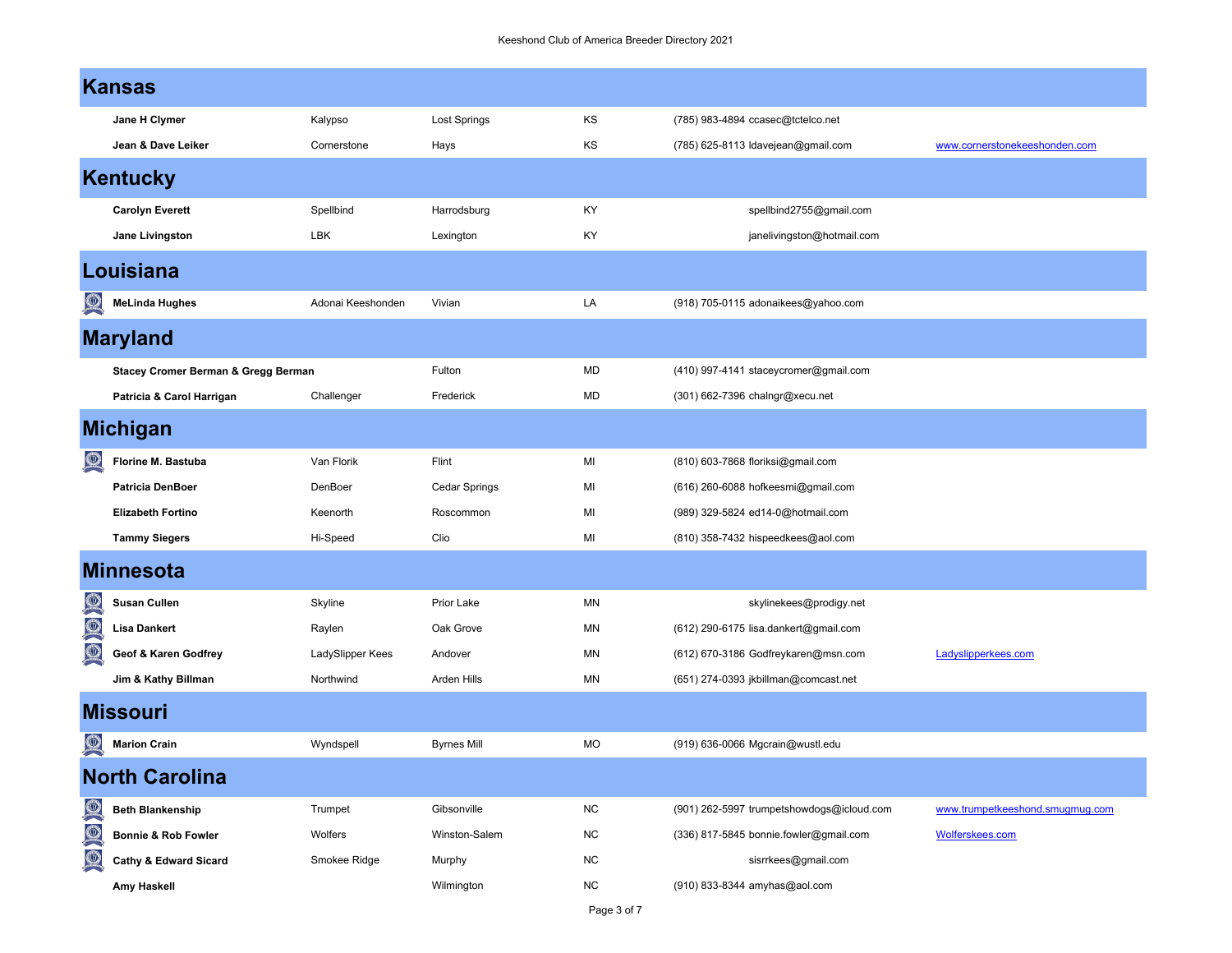|               | <b>North Dakota</b>                   |                   |                       |           |                                               |                              |
|---------------|---------------------------------------|-------------------|-----------------------|-----------|-----------------------------------------------|------------------------------|
|               | Sharon J Buethner                     | Sheminee          | Fargo                 | <b>ND</b> | (701) 232-0474 sjlbuethner-sheminee@att.net   |                              |
|               | <b>New Jersey</b>                     |                   |                       |           |                                               |                              |
| Q             | Judith Nye & Richard Su               | Geatland          | Elberon               | <b>NJ</b> | (732) 728-0413 ricksu@comcast.net             |                              |
|               | Linda & Dan Fletcher                  |                   | Warren                | <b>NJ</b> | lsfndjf@msn.com                               |                              |
| <b>Nevada</b> |                                       |                   |                       |           |                                               |                              |
|               | Jo Ann Lewis-Franklin                 | Kriskee Keeshonds | Reno                  | <b>NV</b> | (610) 213-8768 jltober@msn.com                | <b>KRISKEE.COM</b>           |
|               | <b>New York</b>                       |                   |                       |           |                                               |                              |
| <b>CONST</b>  | Vernon & Tammy Sweet                  | Ruttkay Keeshond  | Shortsville           | <b>NY</b> | ruttkay.ts@gmail.com                          |                              |
| <b>Ohio</b>   |                                       |                   |                       |           |                                               |                              |
|               | Jeanne Buente                         | Wysperwynd        | <b>Mount Sterling</b> | OH        | (740) 506-1307 jeanne-buente@hotmail.com      |                              |
| 000000        | Kathi Fleischer                       | Ikon              | <b>Black Lick</b>     | OH        | ikonkees@yahoo.com                            | www.ikonkeeshond.com         |
|               | <b>Bonnie Hronek</b>                  | Whirlaway         | Hinckley              | OH        | (330) 278-7889 whirlaway@roadrunner.com       | www.whirlawaykeeshond.com    |
|               | Ann M McHugh                          | Keltic            | Russell               | OH        | (440) 338-3159 annmchugh22@windstream.net     |                              |
|               | <b>Salvatore &amp; Melanie Sorice</b> | Sprookje          | Canfield              | OH        | (330) 881-2596 soricesms@zoominternet.net     |                              |
|               | <b>Oklahoma</b>                       |                   |                       |           |                                               |                              |
|               | Janit Johnson                         | Jo-Lyn            | Westville             | OK        | ((479) 466-0369 jolynkees@yahoo.com           |                              |
|               | <b>Oregon</b>                         |                   |                       |           |                                               |                              |
|               | <b>Teresa &amp; Brian Cook</b>        | Cedarhills        | Rickreall             | <b>OR</b> | (541) 913-5409 teresa@autopros.com            | www.cedarhillskeeshonden.com |
| 0             | <b>Kathy Gray</b>                     | Kidkees           | Hillsboro             | 0R        | (503) 473-5265 kidkees@gmail.com              | Kidkees@gmail.com            |
|               | <b>Shannon Kelly</b>                  | Shamrock          | Rickreall             | 0R        | (541) 868-4292 Shannon@shamrockkeeshonden.com | Shamrockkeeshonden.com       |
|               | <b>Anita Williams</b>                 | Trillium          | <b>Happy Valley</b>   | <b>OR</b> | (503) 698-2617 williams3036@comcast.net       |                              |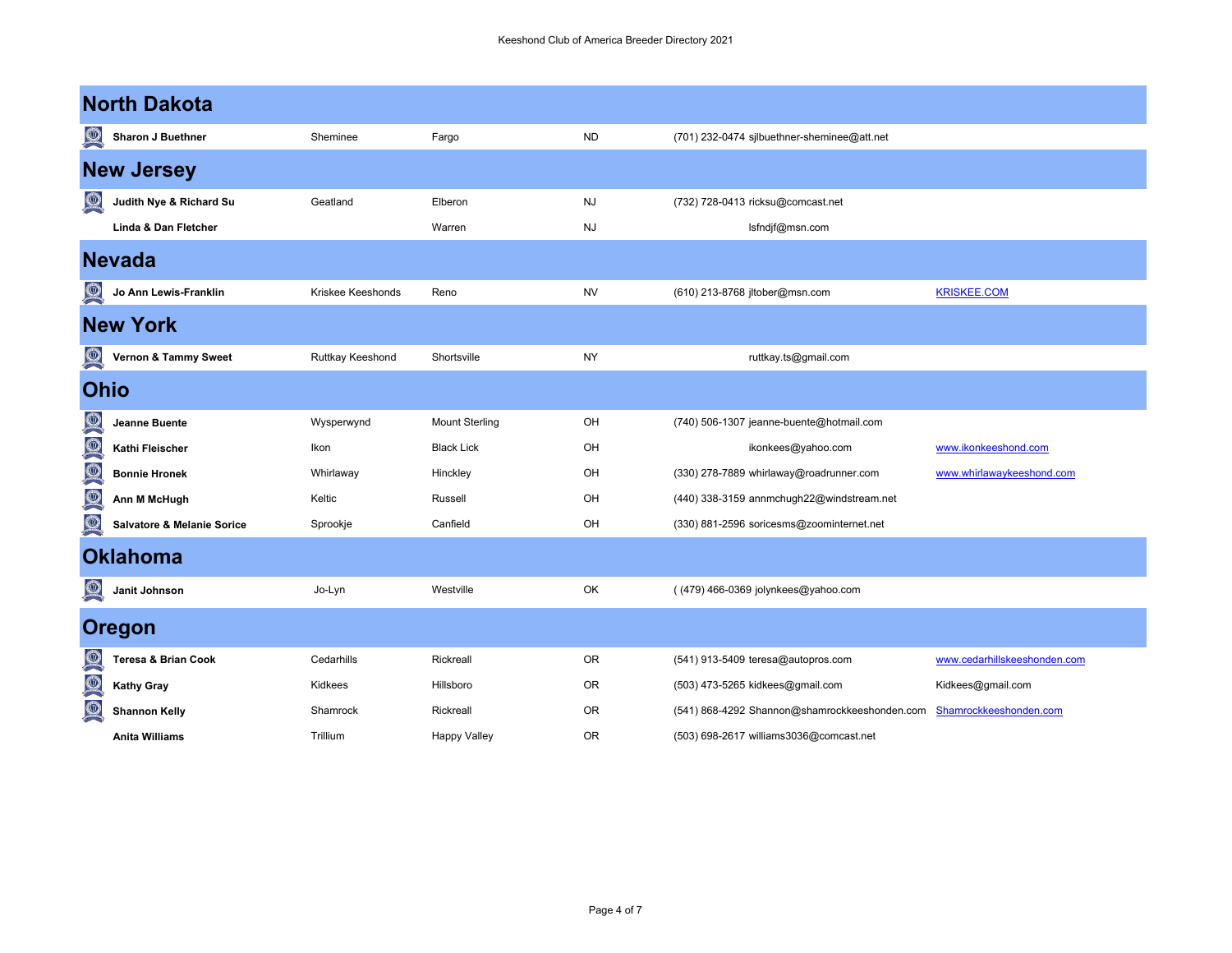|                | Pennsylvania                                |                          |                     |           |                                              |                                    |  |  |  |
|----------------|---------------------------------------------|--------------------------|---------------------|-----------|----------------------------------------------|------------------------------------|--|--|--|
| O              | Lexie Billman                               | Af-Kee                   | Bath                | PA        | afkee@ran.com                                |                                    |  |  |  |
|                | <b>Roseanne Conrad</b>                      | RockStar Keeshonden      | Martinsburg         | PA        | (814) 614-4423 videorose@aol.com             |                                    |  |  |  |
| 0              | Fred & Carolyn Donovan                      | Vista Kees               | Honesdale           | PA        | (304) 582-1667 Freddonovan101@gmail.com      | Vista kees.com                     |  |  |  |
|                | <b>Phyllis Noonan</b>                       | Sherwood                 | Douglasville        | PA        | londondary@aol.com                           |                                    |  |  |  |
|                | Kimberly Wallace-Schall & Mark Schall KiMar |                          | Duncansville        | PA        | (814) 935-3676 kimarkees@msn.com             | www. Kimarkeeshond.com             |  |  |  |
| 0              | Rev. Ruthann Siebert                        | Shainakees               | Myerstown           | PA        | (717) 881-9367 ruthannseibert@gmail.com      |                                    |  |  |  |
| $\bigcirc$     | <b>Traci Wasser</b>                         | Traleigh                 | King of Prussia     | PA        | (610) 331-8671 cybertebby@msn.com            |                                    |  |  |  |
|                | <b>Lisa Finch</b>                           | NytSky                   | Hollidaysburg       | PA        | (814) 330-1149 lrgfinch@gmail.com            |                                    |  |  |  |
|                | <b>Suzanne &amp; Rosemary Vessella</b>      | Kee-Royale               | <b>Ellwood City</b> | PA        | (724) 752-7652 keeroyal@zoominternet.net     |                                    |  |  |  |
|                | <b>Theresa M. Bricker</b>                   | Hon-E-Kin                | Pittsburgh          | PA        | (412) 884-2759 keeslady@gmail.com            |                                    |  |  |  |
|                | <b>Rhode Island</b>                         |                          |                     |           |                                              |                                    |  |  |  |
|                | Nancy E Ferri                               | Nickalynkees             | North Scituate      | RI        | (401) 568-7098 nickalynkees@cox.net          |                                    |  |  |  |
|                | <b>South Carolina</b>                       |                          |                     |           |                                              |                                    |  |  |  |
|                | <b>Joanne Slaney</b>                        | Glimlach                 | Rock Hill           | SC        | (617) 653-8253 glimlach751@yahoo.com         |                                    |  |  |  |
|                | <b>South Dakota</b>                         |                          |                     |           |                                              |                                    |  |  |  |
| $\circledR$    | <b>Nancy Cameron</b>                        | Belkonwald               | Yankton             | SD        | (612) 616-6266 ncameronmn@gmail.com          |                                    |  |  |  |
|                | Tennessee                                   |                          |                     |           |                                              |                                    |  |  |  |
|                | <b>Toni Hicks</b>                           |                          | Franklin            | TN        | (916) 717-6168 cash343s@yahoo.com            |                                    |  |  |  |
|                | oanne Reed                                  | <b>Windrift Keeshond</b> | Franklin            | <b>TN</b> | (707) 484-4754 winkees@aol.com               | http://windriftkees.com            |  |  |  |
| $\circledcirc$ | Donna & Dr. Robert Staton                   | Ashwood                  | Lynchburg           | <b>TN</b> | donnastaton47@gmail.com                      |                                    |  |  |  |
|                | Texas                                       |                          |                     |           |                                              |                                    |  |  |  |
|                | Kellie Siekierski                           | Evolution Keeshonden     | <b>FORT WORTH</b>   | TX        | (972) 571-2235 evolutionkeeshonden@gmail.com | http://www.evolutionkeeshonden.com |  |  |  |
| Q              | <b>Wendy Venable</b>                        | Confetti Keeshond        | Joshua              | TX        | (817) 676-2439 Partykees@gmail.com           |                                    |  |  |  |
|                | Anna Boehringer                             |                          | Ennis               | TX        | (972) 743-8598 annaboe82@gmail.com           |                                    |  |  |  |
|                | Terri & Roy Gum                             | Silverstone              | Dallas              | TX        | terrigum@gmail.com                           |                                    |  |  |  |
|                | Deborah Sayre                               | <b>Mountain Springs</b>  | Paradise            | TX        | (940) 395-3076 dherd123@gmail.com            | mountainspringskennels.com         |  |  |  |
|                | <b>Diana Van Ness</b>                       |                          | Houston             | <b>TX</b> | (281) 658-2921 dianav77082@sbcglobal.net     |                                    |  |  |  |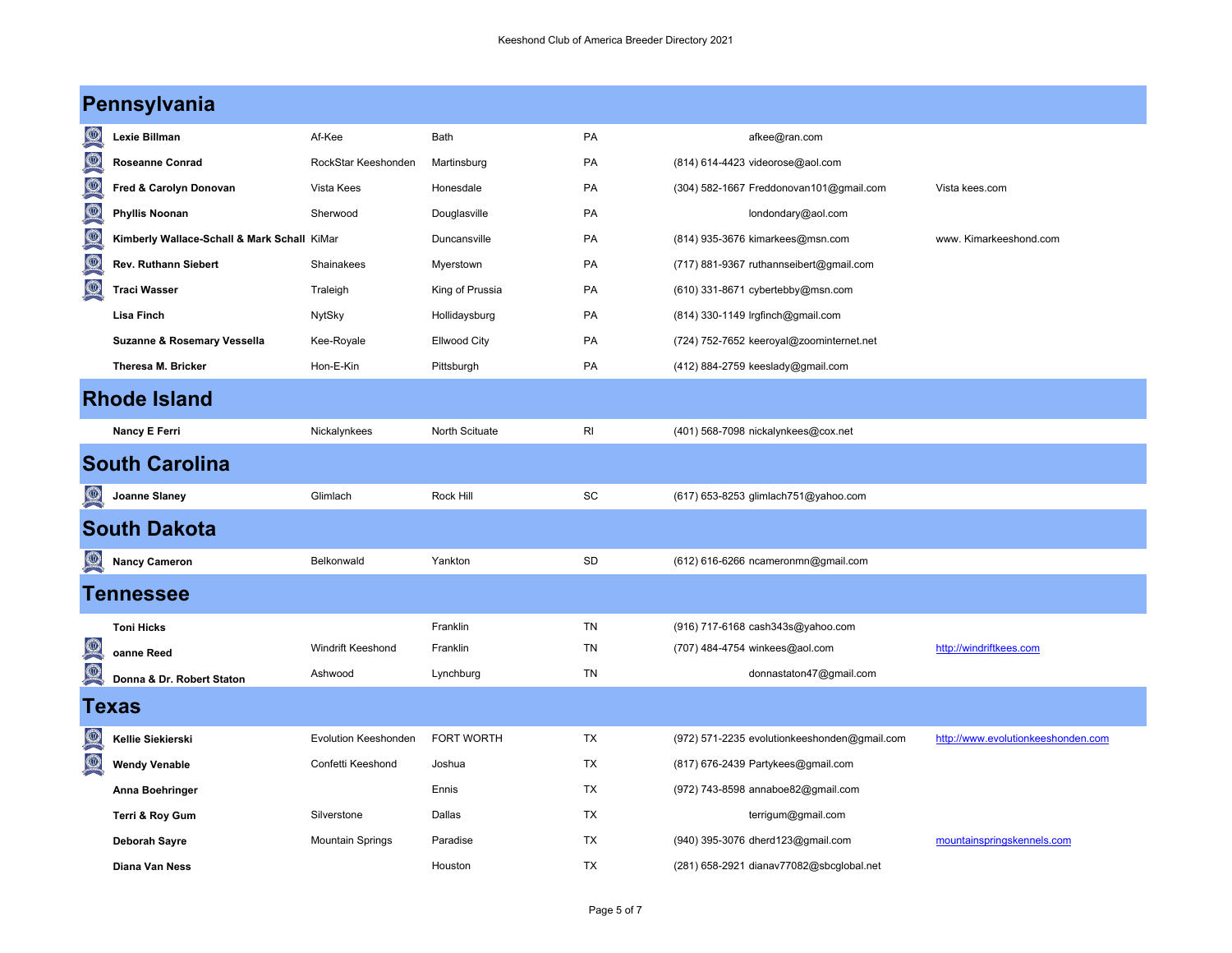|                | <b>Virginia</b>                      |                        |                        |           |                                               |                                |  |  |  |
|----------------|--------------------------------------|------------------------|------------------------|-----------|-----------------------------------------------|--------------------------------|--|--|--|
|                | <b>Margaret Bissell</b>              | Keepsake               | Winchester             | <b>VA</b> | (434) 238-3734 deffannettelyhot@aol.com       |                                |  |  |  |
|                | <b>Marlene S Earley</b>              | Dogwood Keeshonden     | Warrenton              | VA        | (571) 992-4556 marlene@dogwoodkees.com        | www.dogwoodkees.com            |  |  |  |
|                | <b>Suzette &amp; Ronald Lefebvre</b> | Darkenwald             | Charlottesville        | VA        | (434) 296-2347 darkenwaldkees@msn.com         | www.darkenwaldkees.com         |  |  |  |
| $\bigcirc$     | <b>Michelle Roybal</b>               | Pandora                | Boston                 | VA        | (571) 480-0730 Jmroybal@msn.com               |                                |  |  |  |
|                | Donelle & Michael Dermer             |                        | Glen Allen             | VA        | (804) 755-4434 ddermer@comcast.net            |                                |  |  |  |
|                | Washington                           |                        |                        |           |                                               |                                |  |  |  |
|                | Delaena Bundsen                      | <b>BarKee</b>          | Greenacres             | <b>WA</b> | (509) 891-7512 delaena@bundsen.com            |                                |  |  |  |
| $\bigcirc$     | Kathy & Pat Easter                   | Arklow                 | <b>Brush Prairie</b>   | <b>WA</b> | (360) 921-7633 arklowkees@gmail.com           |                                |  |  |  |
| $\bigcirc$     | <b>Liz McKnight</b>                  | <b>Wild Heart Kees</b> | Snohomish              | <b>WA</b> | (925) 788-5785 lizmcknight@sbcglobal.net      |                                |  |  |  |
|                | Jeff & Elisa Browning                | Kaliber Keeshonden     | Bellingham             | <b>WA</b> | (206) 501-3887 je@kaliberkees.com             |                                |  |  |  |
|                | <b>Wisconsin</b>                     |                        |                        |           |                                               |                                |  |  |  |
|                | <b>Carissa Boettcher</b>             | Rockabye               | Cottage Grove          | WI        | (262) 391-3899 caboettcher@uwalumni.com       |                                |  |  |  |
|                | <b>Mary Ellen Meyer</b>              | Markwright             | Oostburg               | WI        | (920) 901-1651 markwrightkeeshond@yahoo.com   | Markwrightkeeshond.com         |  |  |  |
|                | <b>Deb Tousey</b>                    | Dreamwood              | Fond Du Lac            | WI        | (920) 539-2002 dreamwood@earthlink.net        |                                |  |  |  |
| $^{\circledR}$ | <b>Terri VanSchyndle</b>             | Wund-RY                | Abrams                 | WI        | (920) 217-9551 wundrykees@gmail.com           | www.wundrykees.freeservers.com |  |  |  |
|                | <b>Sandi Ford</b>                    | Peregrine              | Sheboygan              | WI        | (920) 221-8303 Sandi@sandifordphotography.com | Www.peregrinekennels.com       |  |  |  |
|                | Angie & David Malanick               | <b>WinStell Kees</b>   | Sheboygan              | WI        | (920) 698-2614 amalanick@gmail.com            | malanick.com                   |  |  |  |
|                | <b>Anne Sulskis</b>                  |                        | Keshena                | WI        | (715) 851-0160 Sailkees@yahoo.com             |                                |  |  |  |
|                | <b>West Virginia</b>                 |                        |                        |           |                                               |                                |  |  |  |
|                | Donna Stekli & Lemuel Burnett        | A*starz                | <b>Berkley Springs</b> | <b>WV</b> | (304) 258-0292 dstekli@astarz.com             | www.astarz.us                  |  |  |  |